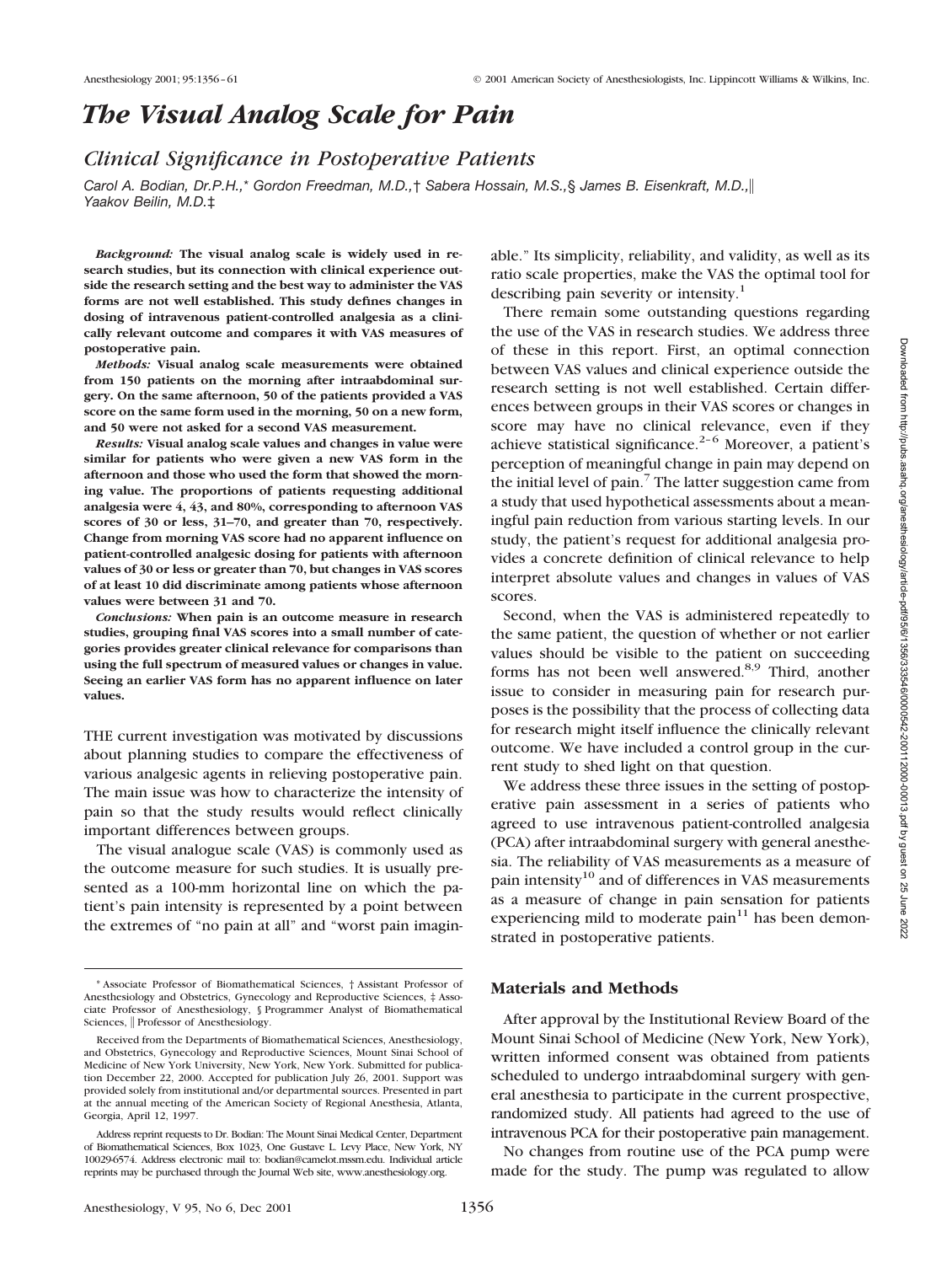|                                       | New Form Group  | Same Form Group | Control Group   |
|---------------------------------------|-----------------|-----------------|-----------------|
| No. of patients                       | 50              | 50              | 50              |
| Age (yr)                              | 49 (37-61)      | 49 (35–60)      | $53.5(38 - 71)$ |
| Height (cm)                           | 170 (167-178)   | 167 (163–173)   | 170 (163-178)   |
| Weight (kg)                           | 69 (60-80)      | 61 (55–72)      | 68 (57-80)      |
| Gender (% male)                       | 62%             | 42%             | 52%             |
| Day 1 postoperative morning VAS score | $38.5(22 - 51)$ | 34.5 (19 - 58)  | 49.5 (25–71)    |

**Table 1. Demographic Data and Morning VAS Scores**

Data are presented as median and interquartile range, or percent.

New form group = patients marked a new visual analog scale (VAS) form in the afternoon; Same form group = afternoon VAS markings were put on same form as morning markings; Control group = no afternoon pain scores were obtained.

the patient to self-administer morphine sulphate in amounts between 1.0 and 1.5 mg (demand dose), depending on the patient's age and weight. The demand dose was limited to between six and eight doses per hour, also depending on age and weight. None of the patients received a basal infusion of morphine from the PCA pump, and all patients were encouraged to ambulate, according to the routine of the Department of Surgery.

On the morning of postoperative day 1, a research assistant presented each patient with a VAS for pain, followed by a McGill pain questionnaire.<sup>12</sup> The VAS consisted of a 100-mm horizontal line anchored at one end with the words "no pain" and at the other end with the words "worst pain imaginable." The research assistant asked the patient to mark the line at the point that best represented the intensity of his or her pain. The VAS numeric value is the distance in millimeters from "no pain" to the point marked by the patient.

Patients were randomly assigned to one of three groups defined in terms of the protocol for afternoon pain assessment. A table of random numbers generated the randomization sequence, using a restricted randomization scheme to assure equal numbers in each group. Group assignments were sealed in opaque envelopes and opened sequentially by the investigators.

On the afternoon of postoperative day 1, between 8 and 12 h after the morning assessment, patients in the first group (new-form group) were asked to complete a new VAS form, and patients in the second group (sameform group) were asked to mark their current pain status on the same VAS form they had used in the morning. The VAS forms were removed, and patients in both groups completed another McGill pain questionnaire. Patients in the third group (control group) were not given any pain scales to complete in the afternoon.

Rating scales for pain, such as the VAS, are measures used in research studies, but they are not part of our standard clinical practice. In our standard clinical procedure, an anesthesiologist asks the patient how he or she is feeling and then decides whether or not to adjust the settings of the PCA pump. In the current study, this was performed in the afternoon, after all the other forms and scales had been completed and removed, and with the

anesthesiologist unaware of their content. If the patient was not satisfied with the degree of pain relief and wanted additional pain medication, the pump settings were increased (clinical change). If the patient complained about side effects from the medication, such as pruritus, the medication may also have been changed, but in the current study *clinical change* refers only to changes related to pain management, not to those related to side effects.

#### *Statistical Analysis*

All data were entered into an Excel database and converted to a SAS file (SAS/STAT User's Guide, version 6; SAS Institute Inc., Cary, NC) for statistical analysis. Ordinal and categorical data were compared using the chisquare test or the chi-square test for trend. The Mantel-Haenszel test was used to compare groups stratifying on quartiles of morning VAS scores, to control for group differences in the morning scores. The Wilcoxon or Kruskal-Wallis test was used to compare continuous variables. Differences were considered significant at  $P \leq 0.05$ .

Logistic regression analysis was used to study the connection between use of additional analgesia and VAS scores, the fit being tested by chi-square goodness-of-fit criteria. Estimates of the probability of requesting additional analgesia at specified VAS values were obtained from the fitted logistic regression model as  $p = inv$  $(1 + e^{-(a+bx)})$ , where a is the value of the fitted intercept, b the slope, and x the VAS measurement.

#### **Results**

We enrolled 150 patients, 50 in each group. Baseline demographic data and initial pain scores are shown in table 1. The groups were similar except that the patients in the control group started with higher VAS scores than did those in the other two study groups.

There was fairly good correlation between the VAS values and the corresponding McGill questionnaire scores, with Spearman rank correlation coefficients of 0.69 for the 150 pairs of morning measurements, 0.69 for the 100 pairs of afternoon measurements, and 0.54 for the 100 pairs of changes from morning to afternoon.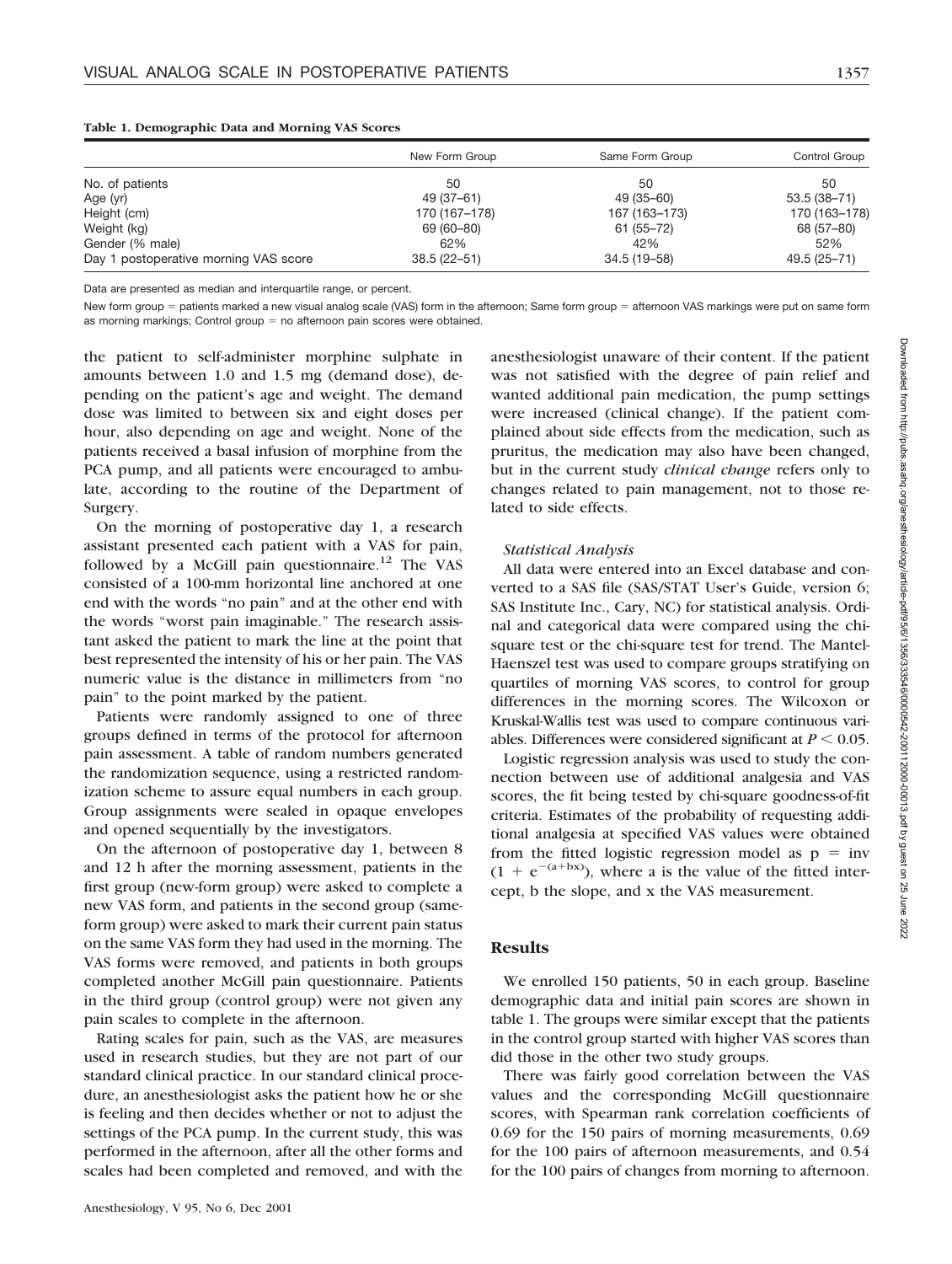|                                               | New Form Group           | Same Form Group          | P Value* |
|-----------------------------------------------|--------------------------|--------------------------|----------|
| Measured Values (median, interquartile range) |                          |                          |          |
| Afternoon VAS scores                          | $30.5(11 - 54)$          | $31.0(16 - 52)$          | 0.59     |
| Change in VAS score from morning to afternoon | $-1.5$ ( $-19$ to $+6$ ) | $-2.0$ ( $-18$ to $+5$ ) | 0.97     |
| Grouped values (No. of patients)              |                          |                          |          |
| Afternoon VAS score                           |                          |                          | 0.87     |
| $\leq 30$                                     | 25                       | 24                       |          |
| $31 - 70$                                     | 23                       | 23                       |          |
| > 70                                          | $\overline{2}$           | 3                        |          |
| Change in VAS                                 |                          |                          | 0.68     |
| Decrease of more than 10                      | 19                       | 21                       |          |
| Change of 10 or less                          | 22                       | 21                       |          |
| Increase of more than 10                      | 9                        | 8                        |          |

|  |  | Table 2. Afternoon VAS Scores and Changes in Scores |  |  |  |  |  |  |
|--|--|-----------------------------------------------------|--|--|--|--|--|--|
|--|--|-----------------------------------------------------|--|--|--|--|--|--|

\* Wilcoxon test for measured values, chi-square test of trend for grouped data.

VAS = visual analog scale.

#### *Visual Analog Scale Values by Method of Administration*

The median afternoon score for the patients completing a new VAS form was 30.5 (interquartile range, 11– 54), compared with 31.0 (interquartile range, 16–52) for patients given the same form in the afternoon as the one they had marked in the morning. The median changes between morning and afternoon scores were  $-1.5$  (interquartile range,  $-19$  to  $+6$ ) and  $-2.0$  (interquartile range,  $-18$  to  $+5$ ), respectively. Seeing the morning score at the time of marking the afternoon VAS did not significantly influence the values of the afternoon VAS scores or the changes in VAS score from the morning to the afternoon (table 2). The groups were similar, whether the data were analyzed using their full numeric scale or were grouped into three categories and whether or not the morning VAS scores were controlled for in the analysis.

#### *Relation of Visual Analog Scale Values to Clinical Changes (Request for Additional Analgesia)*

The purpose of the part of the data analysis on the relation of VAS values to clinical changes is to seek a way to characterize VAS scores or changes in score, or both, so that their use as an outcome measure for comparative studies of pain will convey clinical relevance comparable to that of comparing the proportions of patients who request additional analgesia. To this end, we first explored the relations between percentage of patients requesting a clinical change and the VAS scores registered at the afternoon measurement, as well as changes in VAS scores from morning to afternoon. Separate logistic regression models were fit to each of these VAS measures, and each provided a good fit  $(P \le 0.0001)$  by standard criteria, thus verifying the construct validity of the VAS in the immediate postoperative setting. The estimates of the intercept and slope from the logistic regression analyses are  $-3.8746$  and 0.0710, respectively, for the afternoon scores, and  $-0.9867$  and 0.061, respectively, for the change in scores.

At first impression, the fit of the logistic regressions would appear to support the use of either of these VAS measurements as outcomes in comparative studies, but there is a problem that becomes evident when the logits in the model are transformed to the corresponding probabilities of a clinical change. That is the well-known "S-curve," which describes the shape of the probabilities under a linear logit model, wherein the slopes in the lower and upper sections of the predictor variable are considerably flatter than the slopes in the mid-section.<sup>15</sup> To demonstrate what this feature implies about clinical relevance of using VAS scores or changes in score as outcome measures in comparative trials, we converted the fitted logits to probabilities of clinical change at succeeding 10-unit intervals. The same 10-unit difference between VAS scores or between changes in score represents a wide range of differences in probabilities of clinical changes. For example, suppose a study is using afternoon VAS scores as its end point and is powered to find a significant difference between two groups if the average afternoon scores in the two groups differ by at least 10 points. If the 10-point difference results from average scores of 15 in one group and 25 in the other, the difference in the proportion of patients expected to use additional analgesia is only  $5.2\%$  (10.9%  $-$  5.7%). On the other hand, if the 10-point difference between groups results from average scores of 35 in one group and 45 in the other, the clinically relevant difference in proportions is  $13.7\%$  (33.6%  $-$  19.9%).

Similar disparities result when comparing change in VAS scores between groups. For example, if the average change represents a 10-point difference between groups in the *decrease* in VAS scores (*e.g.*, a decrease of 15 in one group and 25 in another), the corresponding difference in proportions of patients expected to use additional analgesia is  $5.4\%$  (12.9%  $-$  7.5%). The same amounts of change in the opposite direction (*i.e.*, *increases* of 15 in one group and 25 in another, correspond to a 15.0% difference in proportions  $(63.3\% - 48.3\%).$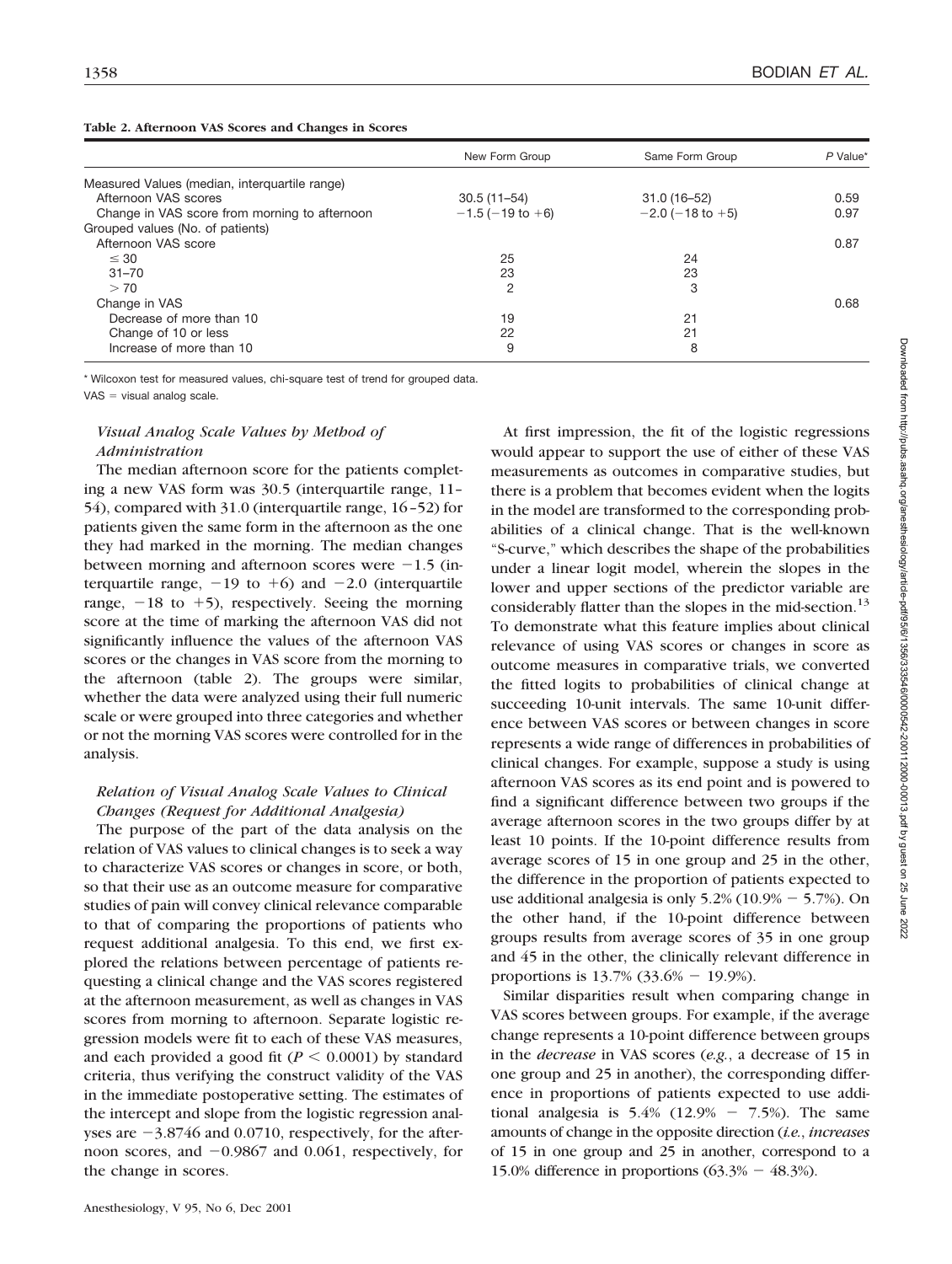

**Fig. 1. Change in visual analog scale (VAS) score by afternoon** visual analog scale score.  $X =$  patients who requested a change **in their patient-controlled analgesia pump setting; open circle patients with no clinical change.**

An alternative way to use the VAS measurements is to group them into broader intervals by combining areas with similar probabilities of clinical change. The scatterplot of change in VAS scores by afternoon VAS score (fig. 1), on which patients who had a clinical change are denoted with "X" and those who did not with "O," suggests grouping criteria. Few clinical changes are evident among patients whose afternoon VAS was 30 or less, regardless of the amount of change in VAS since the morning. On the other hand, most of the patients with an afternoon VAS greater than 70 did request a clinical change, even if their afternoon VAS score was close to the morning score. The influence of a change in VAS on clinical change was limited to patients whose afternoon scores were in the range between 31 and 70; the more the afternoon VAS exceeded the morning VAS, the greater the need for a clinical change. These observations are summarized in table 3, where it is seen that the proportion of patients requesting a clinical change increased from 4% of patients whose afternoon VAS was 30 or less to 80% of patients whose afternoon VAS was greater than 70. For patients whose afternoon VAS was between 31 and 70, there was an increase between those extremes according to the extent of change in VAS from morning to afternoon.

These observations suggest different possible groupings. If the comparative study is aimed at maintaining a

patient's comfort level to the extent that no further analgesic would be required, a simple binary outcome indicating whether or not the patient achieved a VAS score of 30 or lower would be appropriate. If the goal is to produce a downward shift across the spectrum of pain intensities, grouping the achieved VAS measurements (in our case, the afternoon values) into three broad categories ( $\leq 30$ , 31–70, and  $>$  70) would provide a scale that is approximately linear in the corresponding probabilities of a clinical change (4, 43, and 80%, respectively, in our sample). Greater sensitivity could be achieved by subdividing the group with scores of 31–70 according to whether the achieved value is the result of a change from the initial VAS score of more than a 10-point decrease, a change of 10 points or less, or an increase of more than 10 points, as displayed in table 3.

### *Relation of Clinical Change in Study Groups to That in Control Group*

Nine patients in the control group requested a change in their PCA settings, compared with 10 in the new-form group and 16 in the same-form group. Controlling for differences between groups in the value of their morning VAS, the difference between the same-form group and the control group was statistically significant ( $P = 0.03$ ).

#### **Discussion**

The appropriate outcome measure for comparative studies of pain or analgesia depends on the context and purpose of the research. In some instances, the factor most relevant for patient care is the use or amount of analgesic needed, but it is not always possible to measure that directly in a uniform way in all subjects. In other instances, analgesic use itself may not be relevant but it is desirable to compare the effect of an intervention on perceived pain in a way that will focus on differences that are in some sense clinically meaningful. For example, a study comparing the effectiveness of two analgesics may produce a statistically significant difference in average VAS scores, but if the average scores in both groups are low  $(< 30)$ , the clinical relevance of this finding could be suspect. Our data suggest that the proposed three- or five-point scale or the proportion of patients achieving a VAS score less than 30 would be a

**Table 3. VAS Grade by Clinically Indicated Change in PCA Pump Settings**

| Grade      | Afternoon VAS Score<br>(mm) | Change in VAS        | n  | Clinical Change |
|------------|-----------------------------|----------------------|----|-----------------|
|            | $\leq 30$                   | Anv                  | 49 | 2(4%)           |
| II-a       | $31 - 70$                   | Decrease of $> 10$   | 14 | 3(21%)          |
| $II-b$     | $31 - 70$                   | Change of 10 or less | 18 | 9(50%)          |
| $II-C$     | $31 - 70$                   | Increase of $> 10$   | 14 | 8 (57%)         |
| II (total) | $31 - 70$                   | Any                  | 46 | 20 (43%)        |
| Ш          | > 70                        | Any                  | 5  | 4 (80%)         |

VAS = visual analog scale; PCA = patient-controlled analgesia.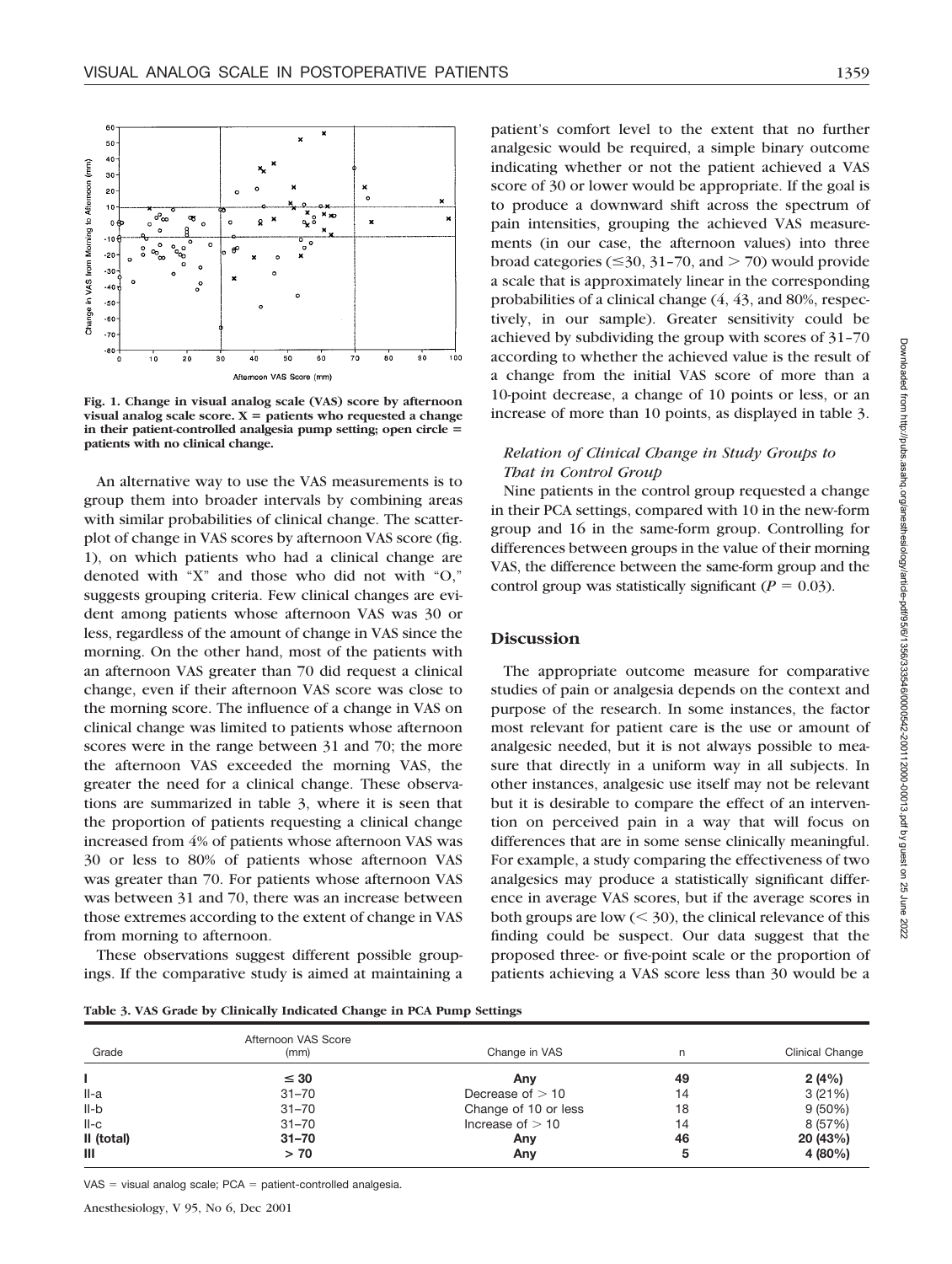better outcome measure in such contexts. Further study would be needed to determine whether grouping VAS scores provides a relevant measure of drug effectiveness in other contexts.

How to arrive at a clinically relevant interpretation of pain scales has been addressed in a variety of settings, but we are not aware of any such studies concerning acute pain in the postoperative patient.  $\text{Carlsson}^2$  considered patients under treatment for chronic pain and noted that effectiveness of treatment is better reflected by absolute levels of posttreatment pain intensity than by a calculated reduction in pain. Our study also suggests that absolute values of VAS measurements are more clinically relevant than change in VAS scores, but that the values should be grouped into three categories  $(\leq 30, 31-70,$  and  $> 70$ ) and that greater sensitivity can be achieved by including subdivisions for change of pain within the middle category. We do not recommend replacing the VAS with a three-category scale, because that might sacrifice the documented reliability and validity of the VAS and will not allow an assessment of the amount of change.

Grouping measured VAS values into broad categories is a way to accommodate the findings of DeLoach *et al.*, 14 who studied the precision of VAS scores obtained in the immediate postoperative period. They concluded that any single postoperative VAS score should be considered to have an imprecision of  $\pm$  20. The grouping into three clinically relevant categories that we observed closely mirrors a similar finding by Serlin *et al.*, <sup>15</sup> who sought a connection between numeric ratings of chronic pain in cancer patients and *clinical relevance*, which was defined as interference with functions such as activity, mood, and sleep. The researchers found that absolute values of pain on a 0–10 scale naturally grouped into three categories: 1–4 (mild pain), 5 or 6 (moderate pain) and 7–10 (severe pain).

Our finding that request for additional analgesic was confined almost exclusively to patients with VAS scores greater than 30 also is consistent with the finding of Collins *et al.*<sup>4</sup> that baseline VAS values in excess of 30 in patients enrolled in various randomized trials of analgesics corresponded to a verbal report of at least moderate pain. Campbell and Patterson<sup>7</sup> found that dental patients and surgical nurses both estimated that VAS scores would have to be reduced by 10–30 points, depending on initial intensity, to achieve clinically meaningful pain relief. Studies of acute pain in the emergency medicine setting have suggested that change in consecutive VAS scores should be at least 9 (Kelly<sup>5</sup>) or 13 (Todd *et al.*<sup>3</sup>) to be clinically relevant. We found approximately the same magnitude of change to be important, but not across the board. The influence of a change in VAS score varied according to the absolute level of pain at the later measurement. Change in VAS score was not relevant for patients with little pain at the time of the later measure-

ment (VAS score  $\leq$  30), only 4% of whom requested an increase in analgesic dose, or for those with considerable pain (VAS score  $>$  70), with 80% requesting an increase. Change in VAS score was associated with requests for additional analgesia in patients experiencing middle levels of pain (VAS score, 31–70). The ones for whom that level represented an improvement of at least 10 points were less likely to request additional analgesia (21%), compared with those with little change (50%) or those with an increase of more than 10 points (57%).

A recent study<sup>6</sup> used the need for rescue medication in cancer patients with chronic pain to define clinically relevant cut-off points on a variety of pain scales. Although none of their scales is directly comparable to ours, their results demonstrate the value of establishing clinically important cut-off points for primary outcome measures in pain therapy clinical trials.

We are aware of only two previous studies designed to address the question of whether a new VAS form should be used for sequential ratings, one concluding that it should<sup>8</sup> and one that it should not.<sup>9</sup> Both were assessing chronic pain evaluated over longer periods in an outpatient setting. As in our study, Joyce *et al.*<sup>8</sup> found little difference in the values of the VAS scores between patients who used a new form and those who kept using the same one. The researchers also compared the sensitivity of the two methods with regard capturing response to different doses of analgesic. Although the results seem somewhat ambiguous, the authors concluded that using a new form was more effective. On the other hand, Scott and Huskisson<sup>9</sup> reported that VAS values on the new posttreatment forms tended to be higher than on the ones that showed the pretreatment marking, with increasing divergence the longer the time between ratings. The authors concluded that patients tend to overestimate their level of pain when previous scores are not available and recommended the use of the same form for sequential VAS measurements. However, at their shortest interval between evaluations (2 weeks), seven patients showed no difference between the two posttreatment scores, eight showed a positive difference, and seven showed a negative difference. This is consistent with our finding of equivalent score changes between the patients who did and those who did not see their baseline values.

Although seeing the initial VAS score had no apparent influence on the values of the later VAS score in our study, perceived need for additional pain relief was greater in the same-form group than in the new-form group and greater than in the control group, the latter difference achieving statistical significance ( $P = 0.03$ ). This observation could have implications for future research if confirmed in other studies. Meanwhile, it would seem prudent to use a new form each time a patient is asked to mark a VAS.